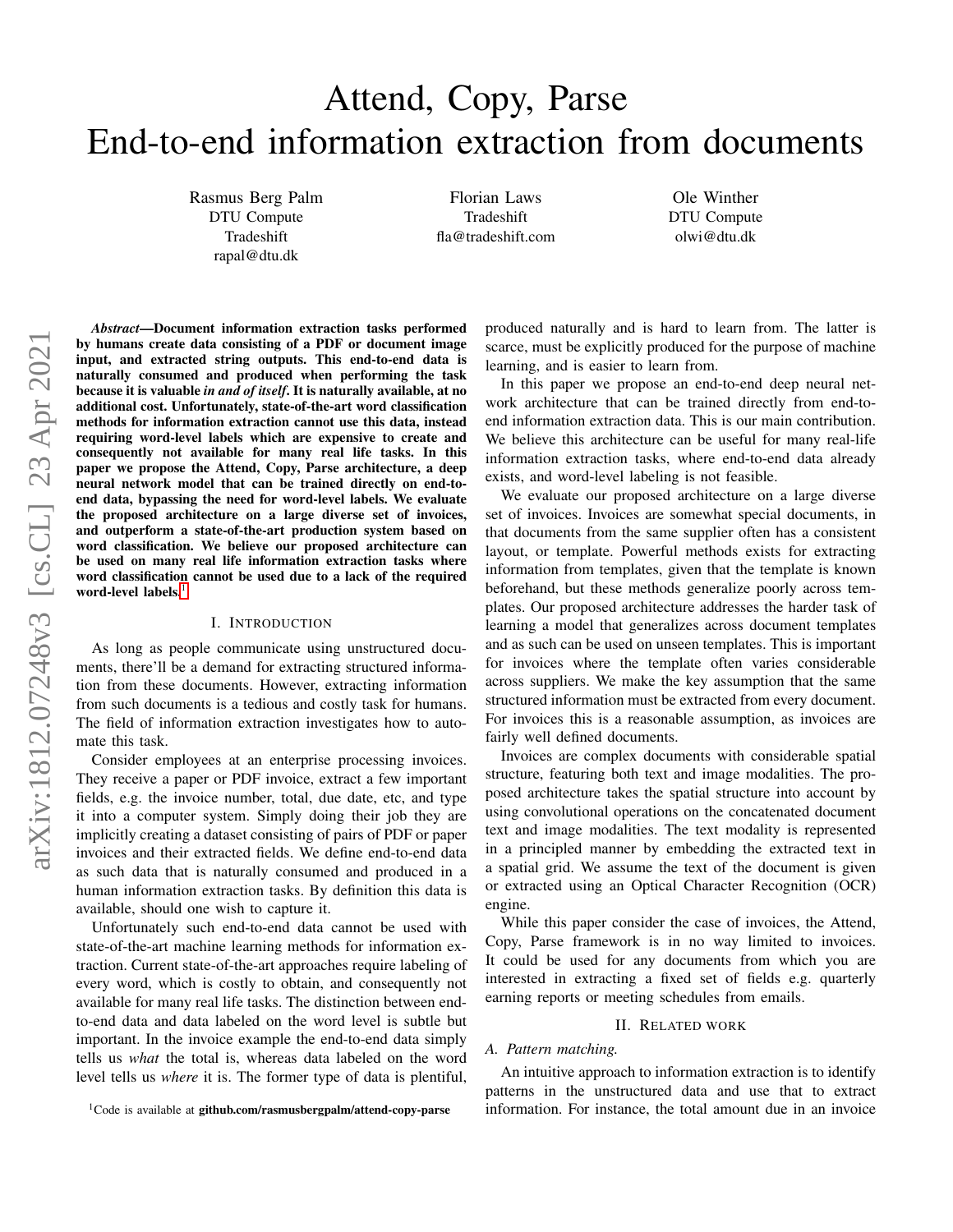is typically to the right of a word that says "total", and is typically a decimal number, a pattern which can be captured using a regular expression.

There's a rich literature that expand upon this general idea. For instance, [Riloff et al.](#page-7-0) [\[1993\]](#page-7-0) suggests an expressive pattern matching languages that can take the syntactic sentence structure into account, e.g. match the noun of a given verb keyword and [Huffman](#page-6-0) [\[1995\]](#page-6-0) proposes extracting multiple target values using a single joint syntactic and keyword based pattern match. See [Muslea et al.](#page-6-1) [\[1999\]](#page-6-1) for a survey.

For the more specific task of extracting information from business documents several works use a pattern matching approach. [Schuster et al.](#page-7-1) [\[2013\]](#page-7-1), [Rusinol et al.](#page-7-2) [\[2013\]](#page-7-2) and [Cesarini et al.](#page-6-2) [\[2003\]](#page-6-2) require users to annotate which words should be extracted for a given document template, then automatically generate patterns matching those words. At test time, these patterns generate candidate words, which are scored using heuristics. [Dengel and Klein](#page-6-3) [\[2002\]](#page-6-3), [Esser et al.](#page-6-4) [\[2012\]](#page-6-4) and [Medvet et al.](#page-6-5) [\[2011\]](#page-6-5) all use manually configured patterns based on keywords, parsing rules and positions.

Pattern matching generally works better the more homogeneous and structured the input is. The main disadvantages are that the patterns takes time and expertise to create and maintain, and often doesn't generalize across document templates.

# *B. Word classification.*

Machine learning offers an elegant solution to deciding which words to extract. Given a dataset of documents and labels for each word, it becomes a regular classification task; given a word classify whether it should be extracted. If multiple values are to be extracted, e.g. total, date, etc. it becomes a multiclass classification task. The field of Natural Language Processing (NLP) uses this approach extensively, to perform a variety of tasks, e.g. Named Entity Recognition (NER) or part of speech tagging. See [Collobert and Weston](#page-6-6) [\[2008\]](#page-6-6) for an overview of tasks and methods.

Traditionally the machine learning practitioner would come up with a set of features for words and use a shallow classifier, e.g. logistic regression, SVMs, etc. Many of the insights and heuristics used in the pattern matching approach can be repurposed as features. However, state-of-the-art deep learning methods generally avoid feature engineering and favor word embeddings [\[Mikolov et al., 2013,](#page-6-7) [Pennington et al., 2014\]](#page-7-3) and deep neural networks [\[Ma and Hovy, 2016,](#page-6-8) [Lample et al.,](#page-6-9) [2016,](#page-6-9) [Santos and Guimaraes, 2015\]](#page-7-4).

The main drawback of the word classification approach to information extraction is the need for a richly labeled dataset as every word must be labeled. Manual labeling is an expensive process, that is consequently not feasible for many real life information extraction tasks.

Distant supervision [\[Mintz et al., 2009\]](#page-6-10) proposes to generate the word-level labels heuristically from the available data. For instance, in our invoice example, if we know the total is "200.00" we can search for this string in the PDF, and label all words that match as the total. The CloudScan system proposed by [Palm et al.](#page-6-11) [\[2017\]](#page-6-11) takes this approach

and achieves state-of-the-art results on a large diverse set of invoices. CloudScan is the most comparable system, but it still requires word-level labels, they're just generated using a distant supervision heuristic. In contrast the proposed method can train directly on the available end-to-end data. In general, the drawback of the distant supervision approach is that the quality of the labels depend entirely on the quality of the manually created heuristics. The heuristics should be smart enough to know that the 200 in the string "total: 200 \$" is probably the total, whereas 200 in the string "200 liters" is probably not. This is further complicated if the target string is not present letter-to-letter in the inputs.

# *C. End-to-end methods*

Deep neural networks and the end-to-end training paradigm have lead to breakthroughs in several domains e.g. image recognition [\[Krizhevsky et al., 2012\]](#page-6-12), and machine translation [\[Bahdanau et al., 2014\]](#page-6-13). We are broadly inspired by these successes to investigate end-to-end learning for information extraction from documents.

Convolutional neural networks have been used extensively on document images, e.g. segmenting documents [\[Yang et al.,](#page-7-5) [2017,](#page-7-5) [Chen et al., 2017a,](#page-6-14) [Wick and Puppe, 2018\]](#page-7-6), spotting handwritten words [\[Sudholt and Fink, 2016\]](#page-7-7), classifying documents [\[Kang et al., 2014\]](#page-6-15) and more broadly detecting text in natural scenes [\[Liao et al., 2017,](#page-6-16) [Borisyuk et al., 2018\]](#page-6-17). In contrast to our task, these are trained on explicitly labeled datasets with information on *where* the targets are, e.g. pixel level labels, bounding boxes, etc.

[Yang et al.](#page-7-5) [\[2017\]](#page-7-5) proposes to combine the document image modality with a text embedding modality in a convolutional network for image segmentation, by fusing the modalities late in the network. We fuse the modalities as early as possible, which we find work well for our application.

The idea of reading from an an external memory using an attention mechanism was introduced in [Graves et al.](#page-6-18) [\[2014\]](#page-6-18) and [Weston et al.](#page-7-8) [\[2014\]](#page-7-8), [Sukhbaatar et al.](#page-7-9) [\[2015\]](#page-7-9). Our memory implementation largely follows this paradigm, although it is read-only. External memories has since been studied extensively [\[Miller et al., 2016,](#page-6-19) [Santoro et al., 2016,](#page-7-10) [Graves et al., 2016\]](#page-6-20).

## III. METHODS

We are given a dataset of  $N$  samples, each consisting of

- A document image  $x \in [0,1]^{H \times W \times 3}$ , where H and W is the height and width of the document image respectively.
- A set of P words  $\mathbf{w} = \{(w_1, p_1), ..., (w_P, p_P)\}\$  where  $w_i$ is the word text and  $p_i \in [0, 1]^4$  denotes the normalized word position and size in the document image. This would typically be the output of an OCR engine applied to the document image.
- Target strings  $t_k$  for K values we wish to extract, e.g. "2018-07-23" for a date.

The task is to learn a system that extracts the correct  $K$ output strings  $y = [y_1, ..., y_K]$  for a new input  $(x, w)$ . The system should be able to handle: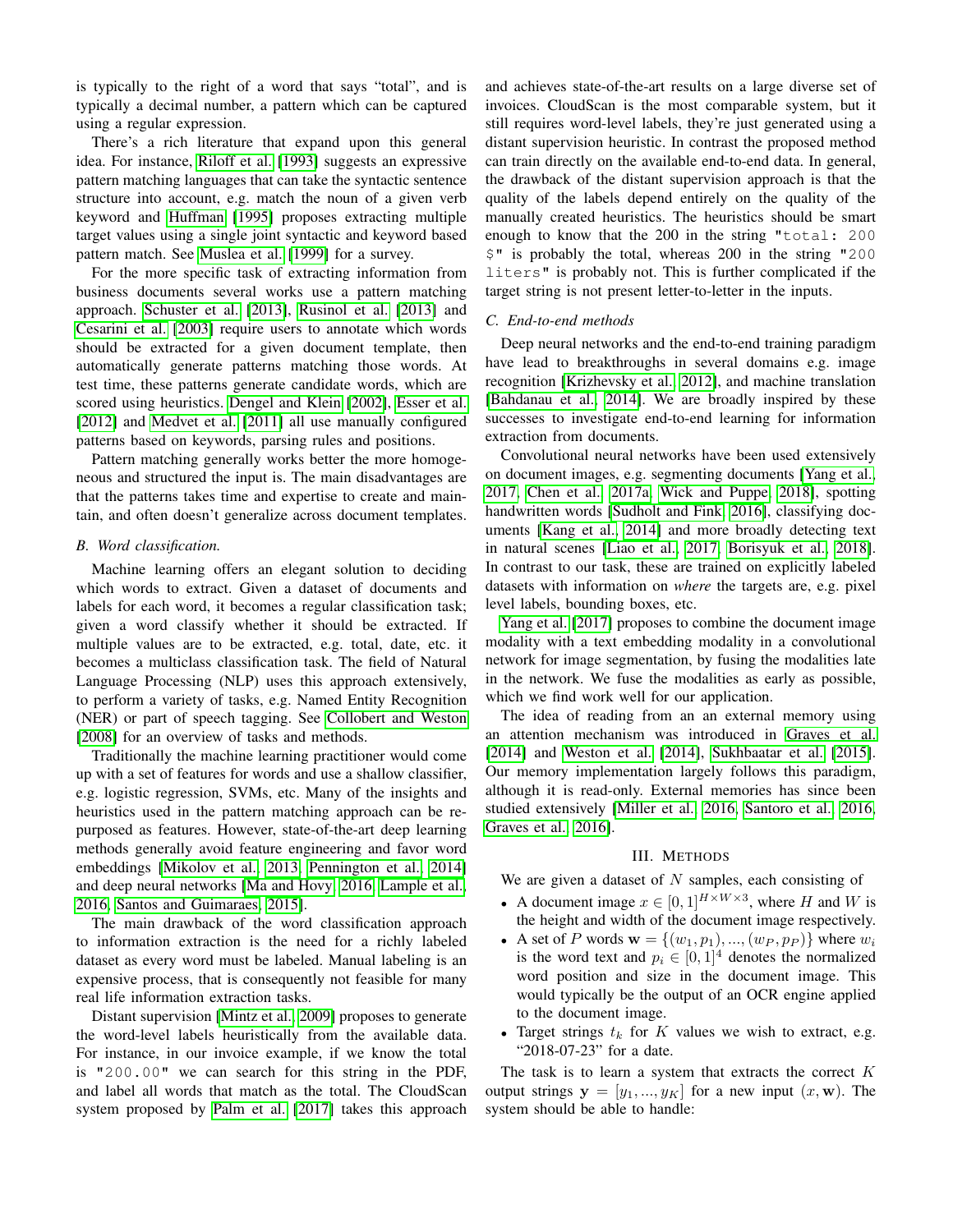

<span id="page-2-1"></span>Fig. 1. Overview of the Attend, Copy, Parse architecture. All modules are end-to-end differentiable. The modules highlighted in green are learned. The document image is  $128 \times 128$  pixels, the same resolution the network sees. The dashed lines indicates additional feature channels, primarily text embeddings. See equation [3](#page-2-0) for a list of all the features.

- Unseen document templates, i.e. generalize across document templates.
- Normalized target strings. Some target strings  $t_k$ , e.g. date and amounts, are normalized to standard formats in the end-to-end data, so may not be present letter-to-letter in the inputs.
- Target strings spanning multiple words in the input. A single normalized target string, e.g. the date, "2018-07-23" might be represented as several words in the input e.g. "23rd" "July," "2018".
- Optional outputs. An output might be optional.

A natural human approach to information extraction is: for each value to extract: 1) locate the string to extract 2) parse it into the desired format. Our proposed framework is broadly inspired by this approach. On a high level the Attend, Copy, Parse framework produces an output string  $y_k$  as

$$
a_k = \text{Attend}_k (x, \mathbf{w})
$$
  
\n
$$
c_k = \text{Copy}_k (a_k, \mathbf{w})
$$
  
\n
$$
h_k = \text{Context}_k (x, \mathbf{w})
$$
  
\n
$$
y_k = \text{Parse}_k (c_k, h_k) .
$$

The main idea is to build an external memory bank the same size as the document image, containing the words encoded as a sequence of characters at the memory positions corresponding to the positions of the words in the image. The attend module attends to this memory bank and the copy module copies out the attended string. The parse module parses the attended string into the desired output format, optionally given a context vector computed from the inputs. See figure [1](#page-2-1) for an overview.

We will now describe each module in detail for a single model. The  $k$  subscript is dropped in the following since we train separate models for each of the K fields.

#### *A. External memory*

We start by constructing the external memory bank,  $M \in$  ${0,1}^{H\times W\times G\times L\times D}$  containing N-grams up to length G. In our experiments  $G = 4$ . The N-grams are created by an algorithm that divides the document into a number of nonintersecting lines and sorts the words by their horizontal position inside each line.

The N-grams are encoded as a sequence of one-hot encoded characters, such that  $L$  is the maximum sequence length we consider and  $D$  is the size of the character set we're using. For our experiments  $L = 128$  and  $D = 103$ . The memory has  $W \times H \times G$  slots, that can each contain an encoded N-gram. The first two dimensions correspond to the spatial dimensions of the document and the third to the length of the N-gram. This memory tensor quickly becomes too big to keep in memory. However, since it is very sparse it can be represented as a sparse tensor.

It is not immediately obvious which slots in the memory should contain the N-grams, since each N-gram span multiple pixels in the document image. We found that it suffices to store the encoded N-grams in the single slot corresponding to the top-left corner position of the first word in each N-gram. This makes the sums in the copy module considerably faster.

# *B. Attend*

We compute unnormalized attention logits  $u \in \mathbb{R}^{H \times W \times G}$ for each slot in the external memory.

<span id="page-2-2"></span>
$$
u = \text{Attend}(x, \mathbf{w}) \tag{1}
$$

Since we know which slots in the memory are not empty, we only want the network to put probability mass here. To achieve this we set  $u$  to  $-1000$  everywhere else before we compute the attention distribution  $a \in [0, 1]^{H \times W \times G}$  using the softmax operation.

$$
a_{ijg} = \frac{e^{u_{ijg}}}{\sum_{i=1}^{H} \sum_{j=1}^{W} \sum_{g=1}^{G} e^{u_{ijg}}}.
$$
 (2)

In our experiments we parameterize the Attend function in the following way. We construct an input representation of the document  $r \in \mathbb{R}^{H \times W \times U}$ , where U is the number of feature channels.

<span id="page-2-0"></span>
$$
r = \text{Concat}(x, q_w, q_p, q_c, z, \delta_x, \delta_y, \eta) , \qquad (3)
$$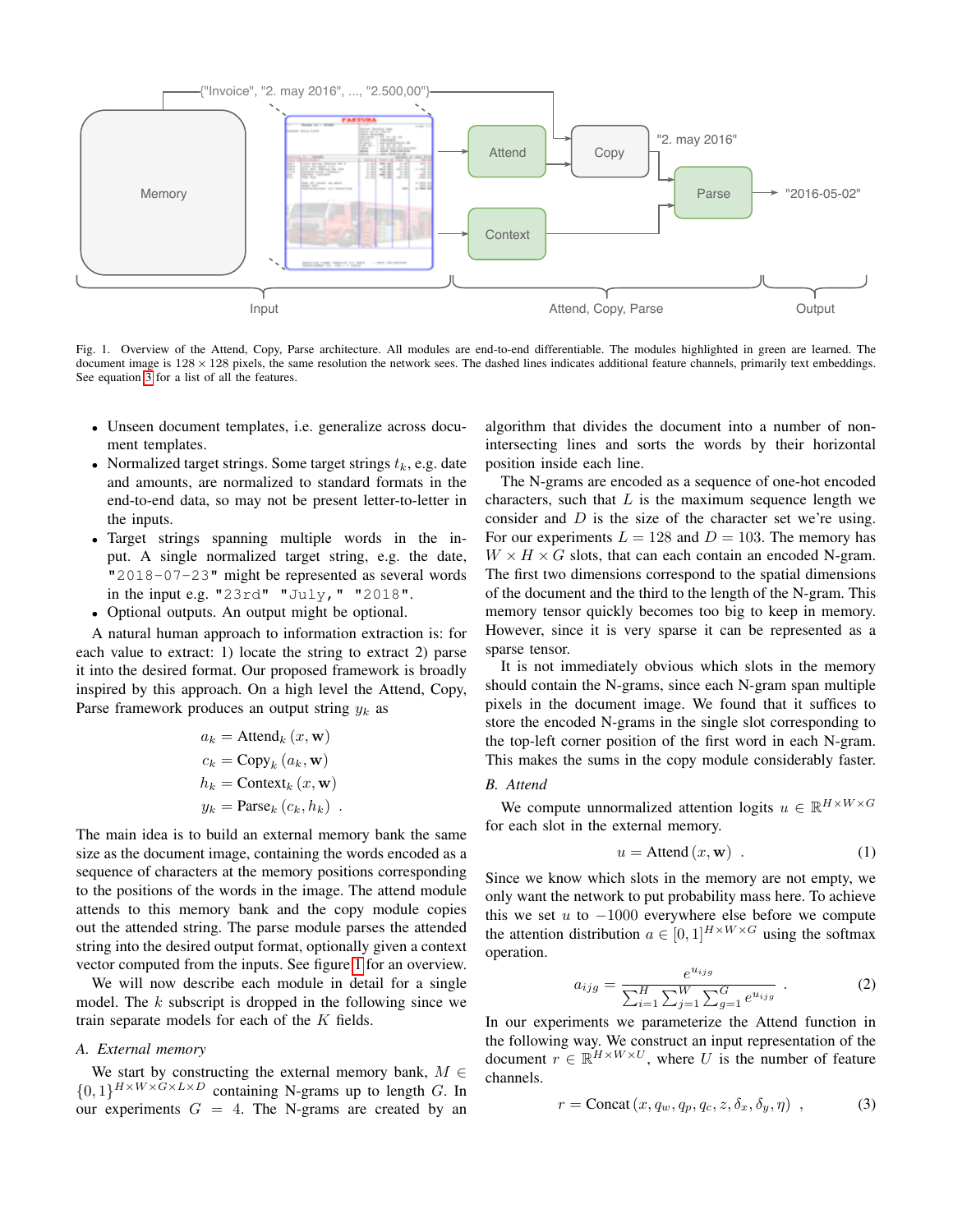where  $q_w$ ,  $q_p$  and  $q_c$  are learned 32 dimensional word, pattern and character embeddings, respectively. The pattern embedding is an embedding of the word after all characters have been replaced with the character  $x$ , all digits with 0 and all other characters with a dot. Word and pattern embeddings are replicated across the spatial extent of the entire word. Character embeddings are replicated across the spatial extent of each character in the word. In case characters overlap due to downsampling of the document image, the rightmost character wins.  $z$  is two binary indicator channels whether the N-gram at this position parses as an amount or a date, according to two pre-configured parsers.  $\delta_x$  and  $\delta_y$  contain the normalized ([0,1]) horizontal and vertical positions. Finally  $\eta$  is a binary indicator whether the external memory at this spatial position is non-empty.

We pass  $r$  through four dilated convolution blocks [\[Yang](#page-7-5) [et al., 2017\]](#page-7-5). A dilated convolution block consists of a number of dilated convolution operations, each with a different dilation rate, that all operate in parallel on the input, and whose outputs are concatenated channel wise. Each dilated convolution block contains 4 dilated convolution operations with dilation rates  $[1, 2, 4, 8]$ , each with 32 3 × 3 filters with ReLU nonlinearities. The output of each dilated convolution block has 128 channels. See figure [2.](#page-3-0)



<span id="page-3-0"></span>Fig. 2. Attend module and dilated block details. "d" denotes the dilation rate.

The dilated convolution block allows the network to preserve detailed local information through the layers with smaller dilation rates, while capturing a large context through the layers with higher dilation rates, both of which are important for our task.

After the 4 dilated convolution blocks we apply dropout, and

a final convolution operation with G linear  $3 \times 3$  filters, to get the unnormalized attention logits  $u$ , for each memory slot. We tried several other attention module architectures including Unets [\[Ronneberger et al., 2015\]](#page-7-11), residual networks [\[He et al.,](#page-6-21) [2016\]](#page-6-21) and deeper, wider variants of the residual blocks. The architecture described was chosen based on its performance on a validation set.

#### *C. Copy*

Given the memory  $M$  and the attention distribution we copy out the attended N-gram  $c \in [0,1]^{L \times D}$ ,

$$
c_{ld} = \sum_{i=1}^{H} \sum_{j=1}^{W} \sum_{g=1}^{G} a_{ijg} M_{ijgld} .
$$
 (4)

We use the term copy, although it is a soft differentiable approximation to copy, such that each  $c$  is a weighted sum over all the N-grams present in the document. Accordingly, each character  $c_l$  is a distribution over all the characters in the character set.

# *D. Context*

The context of an N-gram is often important for parsing it correctly. For instance the date "02/03/2018" is ambiguous. It can either be the 2nd of March or the 3rd of February, but the context can disambiguate it. For instance, if the language of the document is German, then it is more likely that it is the former. In our experiments we use the following context function.

$$
h_f = \sum_{i=1}^{H} \sum_{j=1}^{W} \sum_{g=1}^{G} a_{ijg} v_{ijf} ,
$$

where  $v \in \mathbb{R}^{H \times W \times 128}$  is the output of the last dilated convolution block of the attend module, after dropout. Thus, h is a vector  $h \in \mathbb{R}^{128}$ . For simplicity the implementation of the context function in our experiments only depend on the attention module, but in general, it can be any function of the input  $(x, \mathbf{w})$ .

# *E. Parse*

Given the attended word  $c$ , and the context vector  $h$ , we parse  $c$  into the output  $y$ . This is in essence a character based sequence to sequence task:

$$
y = \text{Parse}(c, h) \tag{5}
$$

The implementation of Parse depends on the output format. Some fields might not need any parsing, while dates and amounts need different parsing. In the following we describe the four different parsers we use.

NoOp Parser. This is the simplest parser. It returns the attended sequence as is

$$
y=c.
$$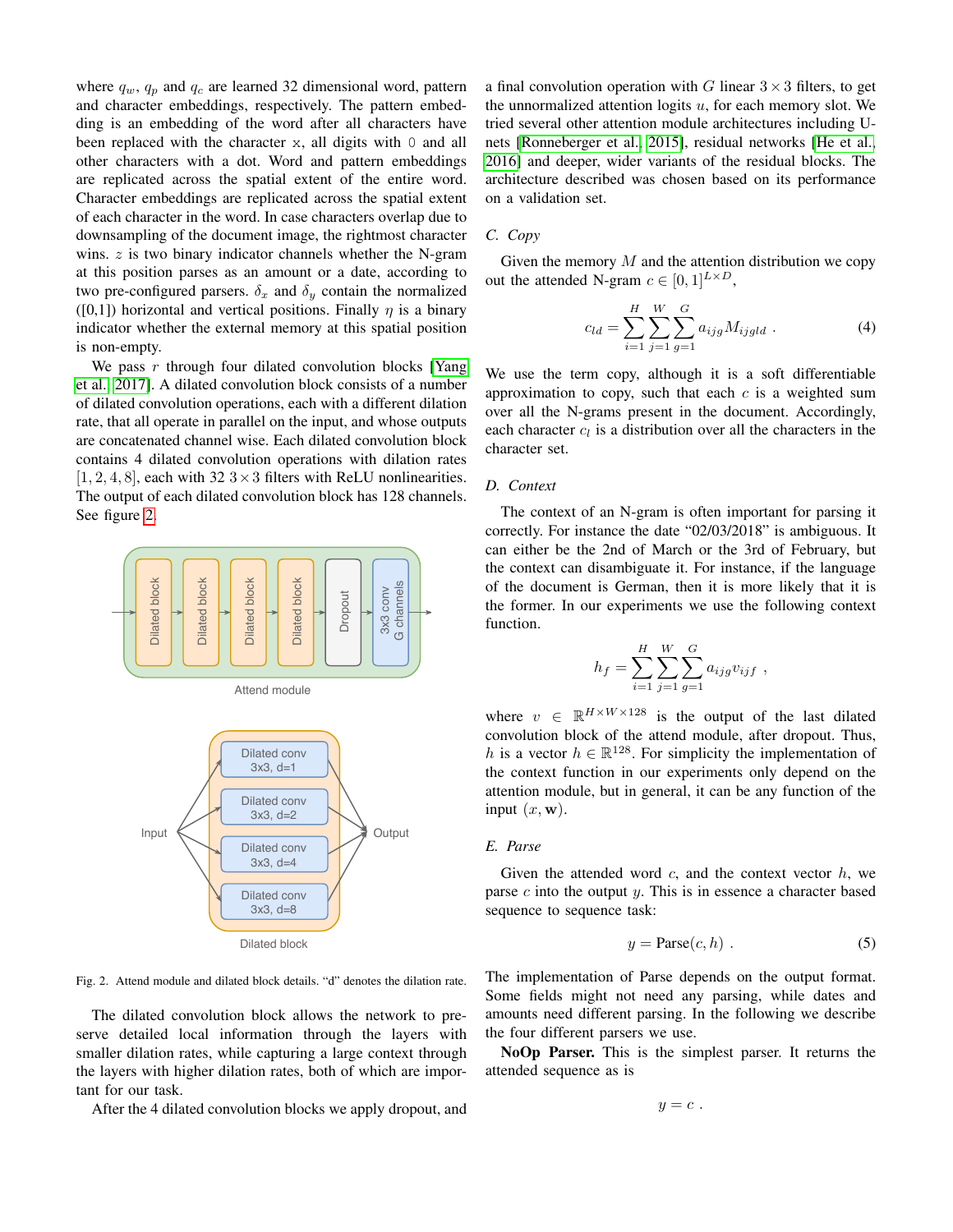Optional Parser. This returns a mixture of the attended input and a string  $\epsilon$  consisting solely of  $\langle EOS \rangle$  tokens

$$
\alpha = f(h)
$$
  

$$
y = (1 - \alpha)c + \alpha \epsilon ,
$$

where  $\alpha$  in [0, 1] is the mixture parameter. We use a single fully connected layer with one sigmoid output unit for  $f$ .

Date Parser. Our target dates are represented in ISO 8601 format, e.g. "2018-07-23" which has a constant output length of ten characters, with two fixed characters. We use the following architecture in our experiments which we find work well:

$$
e = \sum_{l=1}^{L^*} \text{CNNMP}(c)
$$
  

$$
y = \text{MLP}(\text{Concat}(e, h))
$$
,

where CNNMP is 4 layers of CNN with 128 ReLU units with kernel size 3, followed by stride 2 maxpooling,  $L^* = \frac{L}{2^4}$  is the length of the sequence after the four maxpooling layers. As such  $e \in \mathbb{R}^{128}$ . MLP is 3 fully connected layers with 128 ReLU units, followed by dropout, and finally a linear layer with  $10 \times D$  linear outputs, which outputs the unnormalized logits for the ten characters. We could use a smaller output character set than  $D$ , but for simplicity we use a single character set for representing all characters.

Amount Parser. The amounts in the dataset are normalized by removing leading and trailing zeros, e.g. "00.020" gets formatted to "0.02" and "1.00" to "1". We use a fixed output size of 16 characters.

Our amount parser is a pointer-generator networks [\[See](#page-7-12) [et al., 2017\]](#page-7-12), with a bidirectional LSTM with 128 units to encode the input sequence, and a LSTM with 128 units to generate the output hidden states. The idea behind using a pointer-generator network is that if the attended input is a digit, it can be copied directly, if it is a decimal separator, the network can generate a dot, and if it is the last significant digit the network can generate an <EOS> token. For details see the appendix.

## *F. Loss and attention regularization*

The main loss is the average cross-entropy between the targets characters  $t$  and the output characters  $y$ .

We found that the softmax operation in equation [\(2\)](#page-2-2) had a tendency to underflow for many of the non-empty memory positions causing the network to get stuck in the initial phase of training. To solve this we added a regularization term to the loss defined as the cross-entropy between a uniform attention distribution over the non-empty memory positions and the attention distribution produced by the attend module in equation [\(2\)](#page-2-2):

$$
\mathcal{L}(y,t) = -\frac{1}{L} \sum_{l=1}^{L} \log(y_l[t_l]) - \lambda \frac{1}{|I|} \sum_{(i,j,g) \in I} \log(a_{ijg}),
$$

where  $y_l[t_l]$  indicates the  $t_l$ th element of  $y_l$ , I is the set of non-empty memory positions and  $\lambda$  is a small scalar hyperparameter. The regularization encourages the network to place attention mass uniformly on the non-empty memory positions.

# IV. EXPERIMENTS

Our dataset consists of 1,181,990 invoices from 43,023 different suppliers. Approximately 37% of the invoices are scanned document images, the rest are digital PDF files. The dataset is obtained from production usage of an invoice information extraction system where the suppliers upload a document and the system extract several fields of interest. If the system makes a mistake the suppliers type in the correct value for the field. Note, the suppliers do not need to indicate which word in the document corresponds to the field so as to not burden them with additional labeling effort. As such the dataset fits our end-to-end dataset definition and the description in the methods section; it is not known which words in the document corresponds to the fields we wish to extract, we simply know the target value of each field. We focus on seven important fields, 1) the invoice number, 2) the order number, 3) the date, 4) the total, 5) the sub total before tax, 6) the tax total and 7) the tax percent.

We split the suppliers randomly into 42,163 training suppliers and 860 testing suppliers. The training and testing sets of documents consists of all documents from each set of suppliers, 1,153,078 and 28,912 documents, respectively. Splitting on the suppliers instead of splitting on the documents allows us to measure how well the model generalize across document templates, assuming all suppliers use different templates.

There are two main sources of noise in this dataset, that will limit the maximum performance of any system.

- 1) OCR. If the OCR engine makes a mistake, it is very hard to recover from that later on. With a powerful enough parser it is not impossible, but still unlikely.
- 2) Suppliers. The suppliers can and will type in field values that are not present in the document image. For instance the supplier might type in the date they are correcting the document, rather than the date present in the document, in order to not backdate the invoice. This kind of noise is near impossible to correct for.

In order to estimate the maximum performance of a system for this dataset, we perform the following analysis. Given a target value  $t_k$  we try to find this value in the document. If  $t_k$  is an amount, we use a recall oriented amount parser based on regular expressions to parse the strings in the document. We apply a similar procedure for dates. This way we can measure an approximate fraction of target strings present in the document. We use the term "Readable" for this fraction of target values. For the fields that do not use a parser, i.e, the invoice number and the order number, this is an upper bound on the possible accuracy for our proposed end-to-end architecture. For the other fields, it is conceivable that we can learn a better parser than the regular expression based parsers, but it is still a decent approximation of the achievable accuracy.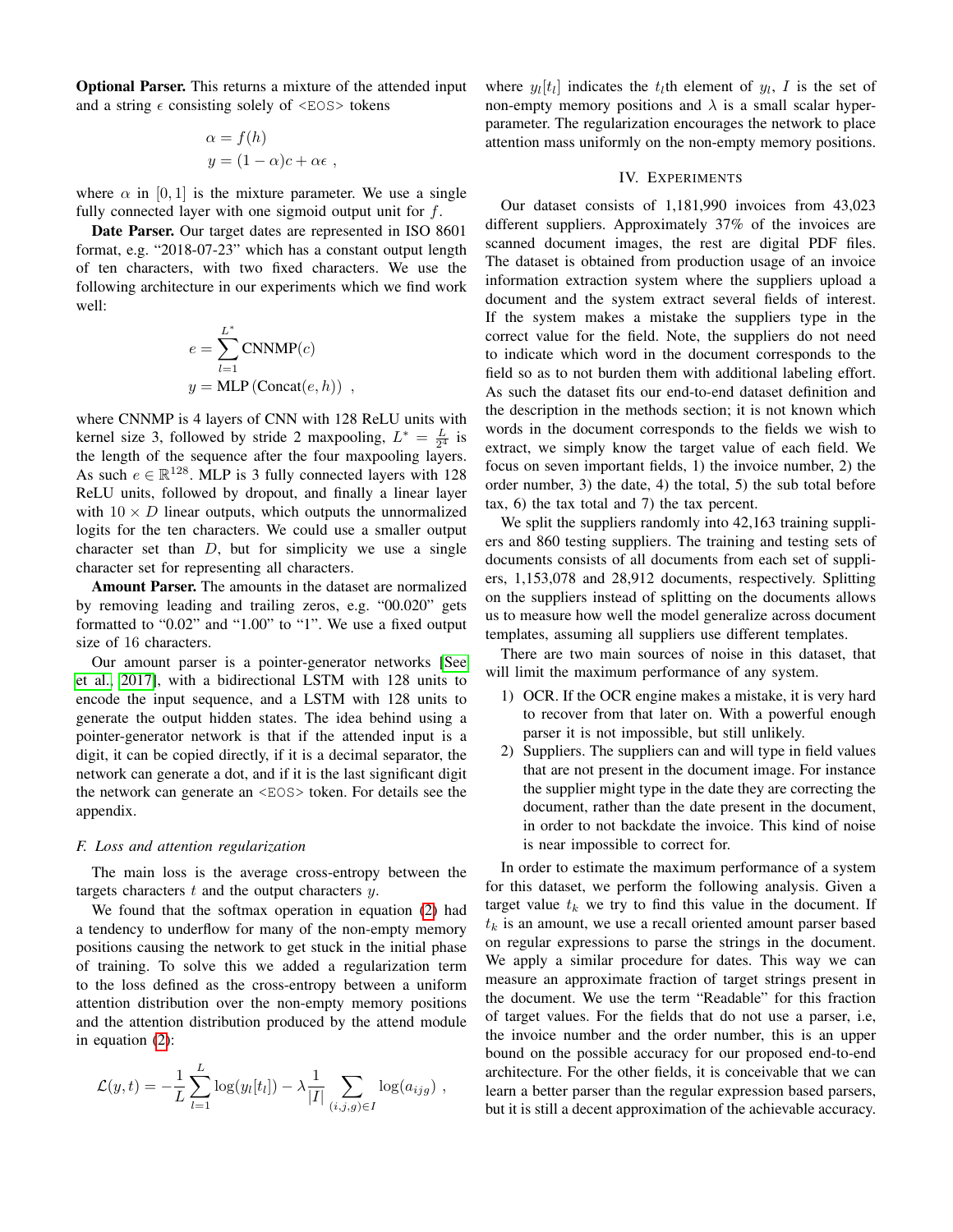We compare the proposed end-to-end system to the production system described in [Palm et al.](#page-6-11) [\[2017\]](#page-6-11), which is trained and tested on the same data. In short the production system uses the word-classification approach with word labels derived using a distant supervision heuristic. A logistic regression classifier classifies each word into, e.g. the invoice number, total, etc. After classifying the words, they are parsed, and the system uses heuristics to pick the best candidate words, e.g. for the total fields, it tries to find a joint solution such that the totals add up, etc.

We train a separate model for each of the seven fields, which all have the same architecture and hyper-parameters, except for the parsers. The invoice number uses the no-op parser, the order number the optional parser, the date the date parser, and the rest use the amount parser. We pre-train the amount parser on amounts extracted from the training documents, parsed with a conventional regular expression based parser. We observe that the amount parser quickly learns to replicate the regular expressions. Each model is optimized using the Adam [\[Kingma and Ba, 2014\]](#page-6-22) optimizer, with a batch size of 32, learning rate 0.0003, dropout of 0.5,  $\lambda = 0.0001$ , and trained for 50,000 batch updates, with a small L2 regularization of 0.0001. We resize the document image to  $128 \times 128$  pixels, disregarding aspect ratio. See table [I](#page-5-0) for the results.

TABLE I RESULTS. FRACTION OF CORRECT VALUES.

<span id="page-5-0"></span>

| Field       | Readable | Prod | Prod- | Attend, Copy, Parse |
|-------------|----------|------|-------|---------------------|
| Number      | 0.90     | 0.78 | 0.78  | 0.87                |
| Order id    | 0.90     | 0.82 | 0.82  | 0.84                |
| Date        | 0.83     | 0.70 | 0.70  | 0.80                |
| Total       | 0.81     | 0.85 | 0.77  | 0.81                |
| Sub total   | 0.84     | 0.84 | 0.73  | 0.79                |
| Tax total   | 0.80     | 0.87 | 0.77  | 0.80                |
| Tax percent | 0.79     | 0.83 | 0.68  | 0.87                |
| Average     | 0.84     | 0.81 | 0.75  | 0.83                |

The proposed Attend, Copy, Parse system performs better on average, and close to the approximate maximum accuracy possible given the architecture, denoted "Readable". The invoice number is a good field to compare how good the respective systems are purely at "finding" the correct N-gram, since there's no parsing involved in either system. Here the Attend, Copy, Parse system excels. However, the production system, "Prod", performs significantly better on 3 of the 4 amount fields. The production system uses a heuristic to pick the total fields jointly, such that they add up. In order to test how much this heuristic improves the results we test a version of the production system with this heuristic disabled. We denote this "Prod-". This version simply choose the word with the highest probability given by the logistic regression classifier that can be parsed into an amount for each of the total fields. It is clear from the results that this heuristic considerably boosts the accuracy on the total fields. Interestingly the Attend, Copy, Parse architecture recovers more correct tax percentages than can be found in the documents. Upon closer inspection this is

because many documents have zero taxes, but do not contain an explicit zero. The pointer-generator amount parser learns to generate a zero in these cases.

## V. DISCUSSION

We have presented a deep neural network architecture for end-to-end information extraction from documents. The architecture does not need expensive word-level labels, instead it can directly use the end-to-end data that is naturally produced in a human information extraction tasks. We evaluated the proposed architecture on a large diverse set of invoices, where we outperform a state-of-the-art production system based on distant supervision, word classification and heuristics.

The proposed architecture can be improved in several ways. The most obvious shortcoming is that it can only handle single page documents. This is theoretically easy to remedy by adding a new page dimension to the inputs, turning the spatial convolutions into volumetric convolutions, and letting the attend module output attention over the pages as well. The main concern is the computational resources required for this change.

It should be possible to learn a single network which output the  $K$  strings. We experimented with this, by letting the attention module output  $K$  attention distributions, having  $K$  separate copy and parse modules, and training everything jointly using the sum of losses across each of the K outputs. It worked, but less well. We suspect it is because of imbalance between the losses. For instance dates have lower entropy in general compared to invoice numbers. Loss imbalance is a general challenge in the multi-task learning setting [\[Kendall](#page-6-23) [et al., 2017,](#page-6-23) [Chen et al., 2017b\]](#page-6-24).

Taking the dependencies between the total fields into account (Prod) significantly increases the performance of the system even given a relatively weak classifier. Unfortunately, the heuristic used in the Prod system cannot be directly used with the Attend, Copy, Parse architecture as it is not differentiable.

We did come up with an idea to incorporate the two constraints (total = sub total + tax total and tax total = sub total · tax percentage) in our Attend, Copy, Parse framework but it did not improve on the results. Here we describe the idea briefly. It consists of three steps: 1) let the network output a probability that each total field should be inferred from the constraints instead of being outputted directly, 2) Assuming you will sample which fields to infer from this distribution, write up the marginal probability of all the fields being correct and 3) Use the negative log of this probability as a loss instead of the four individual total field losses. If you sample three or four fields to infer, then the probability of all the fields being correct is zero, since you can at most infer two of the fields from the constraints. If you sample two fields or less, then the probability that all the fields are correct is the probability that all the non-inferred fields are correct. The marginal probability that all of the fields are correct is then the sum over the probability that a permutation of fields to be inferred is chosen, multiplied by the probability that all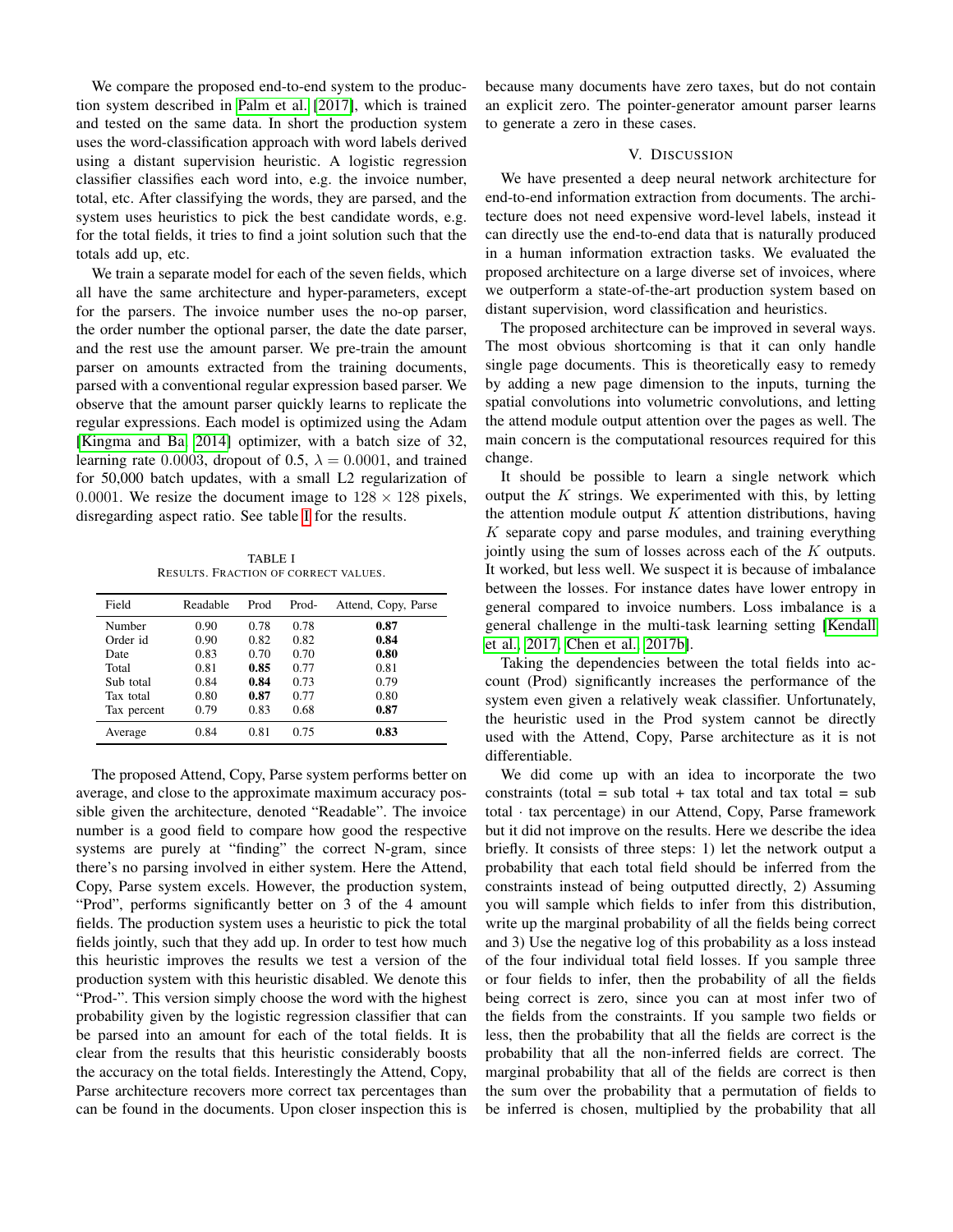the non-inferred fields for the given permutation are correct. There's only  $\binom{4}{0} + \binom{4}{1} + \binom{4}{2} = 11$  permutations that give non-zero probabilities, so they can simply be computed and summed.

The presented architecture can only extract non-recurring fields as opposed to recurring, structured fields such as invoice lines. Theoretically it should be possible to output the lines by recurrently outputting the fields of a single line at a time, and then conditioning the attention module on the previously outputted line. This would be an interesting direction for future work.

#### REFERENCES

- <span id="page-6-13"></span>Dzmitry Bahdanau, Kyunghyun Cho, and Yoshua Bengio. Neural machine translation by jointly learning to align and translate. *arXiv preprint arXiv:1409.0473*, 2014.
- <span id="page-6-17"></span>Fedor Borisyuk, Albert Gordo, and Viswanath Sivakumar. Rosetta: Large scale system for text detection and recognition in images. In *Proceedings of the 24th ACM SIGKDD International Conference on Knowledge Discovery & Data Mining*, pages 71–79. ACM, 2018.
- <span id="page-6-2"></span>Francesca Cesarini, Enrico Francesconi, Marco Gori, and Giovanni Soda. Analysis and understanding of multi-class invoices. *Document Analysis and Recognition*, 6(2):102– 114, 2003.
- <span id="page-6-14"></span>Kai Chen, Mathias Seuret, Jean Hennebert, and Rolf Ingold. Convolutional neural networks for page segmentation of historical document images. In *Document Analysis and Recognition (ICDAR), 2017 14th IAPR International Conference on*, volume 1, pages 965–970. IEEE, 2017a.
- <span id="page-6-24"></span>Zhao Chen, Vijay Badrinarayanan, Chen-Yu Lee, and Andrew Rabinovich. Gradnorm: Gradient normalization for adaptive loss balancing in deep multitask networks. *arXiv preprint arXiv:1711.02257*, 2017b.
- <span id="page-6-6"></span>Ronan Collobert and Jason Weston. A unified architecture for natural language processing: Deep neural networks with multitask learning. In *Proceedings of the 25th international conference on Machine learning*, pages 160–167. ACM, 2008.
- <span id="page-6-3"></span>Andreas R Dengel and Bertin Klein. smartfix: A requirementsdriven system for document analysis and understanding. In *International Workshop on Document Analysis Systems*, pages 433–444. Springer, 2002.
- <span id="page-6-4"></span>Daniel Esser, Daniel Schuster, Klemens Muthmann, Michael Berger, and Alexander Schill. Automatic indexing of scanned documents: a layout-based approach. In *Document Recognition and Retrieval XIX*, volume 8297, page 82970H. International Society for Optics and Photonics, 2012.
- <span id="page-6-18"></span>Alex Graves, Greg Wayne, and Ivo Danihelka. Neural turing machines. *arXiv preprint arXiv:1410.5401*, 2014.
- <span id="page-6-20"></span>Alex Graves, Greg Wayne, Malcolm Reynolds, Tim Harley, Ivo Danihelka, Agnieszka Grabska-Barwinska, Ser- ´ gio Gómez Colmenarejo, Edward Grefenstette, Tiago Ramalho, John Agapiou, et al. Hybrid computing using a neural network with dynamic external memory. *Nature*, 538 (7626):471, 2016.
- <span id="page-6-21"></span>Kaiming He, Xiangyu Zhang, Shaoqing Ren, and Jian Sun. Deep residual learning for image recognition. In *Proceedings of the IEEE conference on computer vision and pattern recognition*, pages 770–778, 2016.
- <span id="page-6-0"></span>Scott B Huffman. Learning information extraction patterns from examples. In *International Joint Conference on Artificial Intelligence*, pages 246–260. Springer, 1995.
- <span id="page-6-15"></span>Le Kang, Jayant Kumar, Peng Ye, Yi Li, and David Doermann. Convolutional neural networks for document image classification. In *Pattern Recognition (ICPR), 2014 22nd International Conference on*, pages 3168–3172. IEEE, 2014.
- <span id="page-6-23"></span>Alex Kendall, Yarin Gal, and Roberto Cipolla. Multi-task learning using uncertainty to weigh losses for scene geometry and semantics. *arXiv preprint arXiv:1705.07115*, 3, 2017.
- <span id="page-6-22"></span>Diederik P Kingma and Jimmy Ba. Adam: A method for stochastic optimization. *arXiv preprint arXiv:1412.6980*, 2014.
- <span id="page-6-12"></span>Alex Krizhevsky, Ilya Sutskever, and Geoffrey E Hinton. Imagenet classification with deep convolutional neural networks. In *Advances in neural information processing systems*, pages 1097–1105, 2012.
- <span id="page-6-9"></span>Guillaume Lample, Miguel Ballesteros, Sandeep Subramanian, Kazuya Kawakami, and Chris Dyer. Neural architectures for named entity recognition. *arXiv preprint arXiv:1603.01360*, 2016.
- <span id="page-6-16"></span>Minghui Liao, Baoguang Shi, Xiang Bai, Xinggang Wang, and Wenyu Liu. Textboxes: A fast text detector with a single deep neural network. In *AAAI*, pages 4161–4167, 2017.
- <span id="page-6-8"></span>Xuezhe Ma and Eduard Hovy. End-to-end sequence labeling via bi-directional lstm-cnns-crf. *arXiv preprint arXiv:1603.01354*, 2016.
- <span id="page-6-5"></span>Eric Medvet, Alberto Bartoli, and Giorgio Davanzo. A probabilistic approach to printed document understanding. *International Journal on Document Analysis and Recognition (IJDAR)*, 14(4):335–347, 2011.
- <span id="page-6-7"></span>Tomas Mikolov, Ilya Sutskever, Kai Chen, Greg S Corrado, and Jeff Dean. Distributed representations of words and phrases and their compositionality. In *Advances in neural information processing systems*, pages 3111–3119, 2013.
- <span id="page-6-19"></span>Alexander Miller, Adam Fisch, Jesse Dodge, Amir-Hossein Karimi, Antoine Bordes, and Jason Weston. Key-value memory networks for directly reading documents. *arXiv preprint arXiv:1606.03126*, 2016.
- <span id="page-6-10"></span>Mike Mintz, Steven Bills, Rion Snow, and Dan Jurafsky. Distant supervision for relation extraction without labeled data. In *Proceedings of the Joint Conference of the 47th Annual Meeting of the ACL and the 4th International Joint Conference on Natural Language Processing of the AFNLP: Volume 2-Volume 2*, pages 1003–1011. Association for Computational Linguistics, 2009.
- <span id="page-6-1"></span>Ion Muslea et al. Extraction patterns for information extraction tasks: A survey. In *The AAAI-99 workshop on machine learning for information extraction*, volume 2. Orlando Florida, 1999.
- <span id="page-6-11"></span>Rasmus Berg Palm, Ole Winther, and Florian Laws.